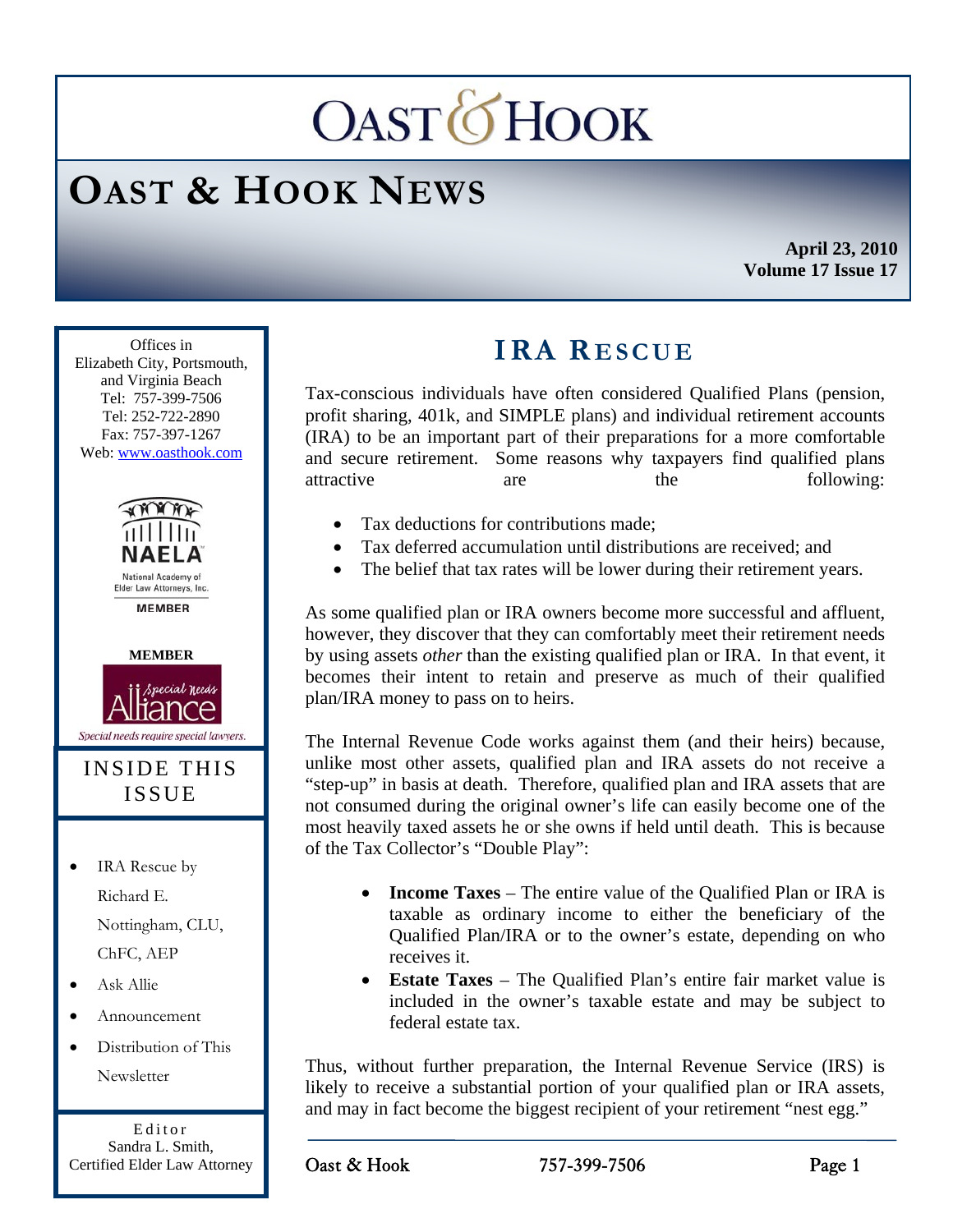Qualified plan and IRA assets that are not needed for retirement income may be an ideal candidate for strategic repositioning of assets in a strategy called "IRA Rescue." This technique can:

- Minimize the impact of federal estate and income taxes on what is left to loved ones; and
- Maximize the ultimate value of what your heirs receive.

To illustrate the benefits of the IRA Rescue strategy, let's look at John and Mary, ages 76 and 72. Today they have total assets of \$2,500,000 consisting of various assets including John's IRA with a value of \$500,000. With John's pension, Social Security benefits, and income from investments, they do not need the \$500,000 in IRA money in order to be financially comfortable. Their wish is to do all they can upon their deaths for their children and grandchildren. Here is how the IRA Rescue Strategy will work for them:

Step One**:** John uses his \$500,000 IRA account to acquire a Single Premium Immediate Annuity (SPIA). This step does *not* trigger any tax consequences because the SPIA will continue to be IRA qualified. The SPIA contract will guarantee the sum of \$36,749 per year payable every year for the remainder of John's and Mary's lifetimes. Based on their 33% federal and state income tax bracket, the after-tax income from the SPIA is \$24,622 per year for as long as either John or Mary lives.

Step Two**:** John and Mary will gift the \$24,622 per year to an Irrevocable Life Insurance Trust (ILIT), which will use these funds to purchase a Second-To-Die life insurance policy that insures John and Mary. When both spouses are deceased, the policy will pay \$1,306,000 to the ILIT. There is no income, capital gains, gift or estate tax due on the insurance proceeds. The trust's beneficiaries are John and Mary's children. The trust language will make this money exempt from the claims of their children's creditors or their children's spouses in the event of divorce.

Let's look at the difference the IRA Rescue Strategy makes. Assume John and Mary have both died in 15 years. If they have left their present situation unchanged, their children stand to receive \$569,000, after the payment of income taxes, from the value of the IRA at death. When we compare this to the \$1,306,000 that's delivered tax free by the life insurance as part of the IRA Rescue Strategy, we see that there is an additional benefit to John and Mary's children of \$737,000. This represents an improvement to their children of \$130% over their present situation.

In conclusion, for IRA or qualified plan funds that are unneeded to maintain lifestyle, you can use the IRA Rescue Strategy to dramatically amplify the legacy that is passed on to loved ones.

If you would like further information, or a no-cost or obligation feasibility study to learn how this strategy can benefit your family and you, then please contact Oast & Hook.

*Richard E. Nottingham has practiced as a financial services professional for 32 years. He is the President and CEO of Cape Financial Inc. in Virginia Beach, Virginia. Mr. Nottingham has earned the professional designations of Chartered Life Underwriter, Chartered Financial Consultant, and Accredited Estate Planner. He can be reached at 757-557-6902 or dick@capefinancialinc.com.*